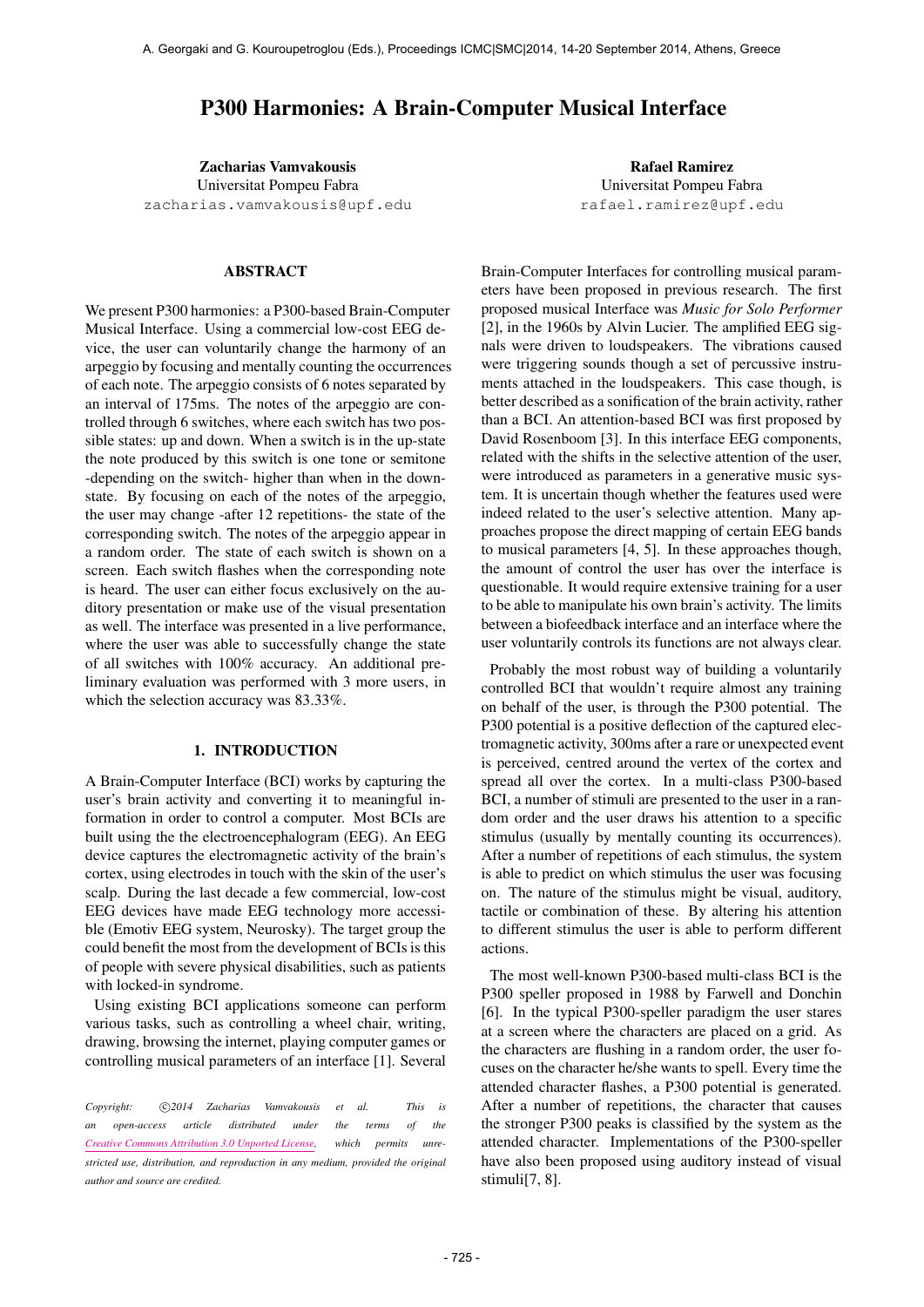Apart from typing, a big variety of P300-based BCIs targeted mainly for locked-in patients- has been proposed, such as controlling the mouse cursor [9], controlling an internet browser [10], controlling a wheelchair [11], painting [12], or controlling musical interfaces [13, 14].

In ICMC 2008, it was presented a P300-based BCI where the user selects the midi-note number placed on a grid, in a similar way a user spells letters in the P300 speller. The maximum speed achieved among 5 subjects was one note every 7 seconds.

Another P300 based BCI proposed [14], integrates the idea of the P300 speller in a music 8x8 step sequencer. The notes of the sequencer are flashing in a random order, and the user selects them as he/she would select letter in the speller. At the same time the melody produced by the sequencer is played back.

These last two proposed interfaces use visual stimuli for controlling the musical interface. In the current paper we propose a P300-based Brain-Computer Musical Interface (BCMI) where the produced musical outcome is at the same time the stimuli that evokes the P300 potentials. This interface can be controlled using just the auditory modality.

## 2. MATERIALS AND METHODS

## 2.1 Materials

The Emotiv Epoc<sup>1</sup> 14-channel EEG commercial device was used for capturing the brain activity. The Emotiv Epoc EEG device is targeted for gaming purposes. It is proven though that it is capable of capturing reliable P300 potentials [15, 16]. The signal processing and classification process were performed using OpenVibe software [17]. Using the VRPN server object, stimulations are sent from Open-Vibe to a c++ application implemented in openframeworks toolkit<sup>2</sup>. The openframeworks application was used to visualize the interface and send midi messages through LoopBe<sup>3</sup> virtual midi port to propellerhead Reason  $5.0<sup>4</sup>$ for sonifying a synthesizer. The system was tried on a laptop with a 2.53GHz i5 460M processor with 4GB of RAM running windows 7 OS, using the laptop's internal Realtek ALC269 sound card. The resulting latency of the sound stimuli was 46ms.

## 2.2 The Interface

The interface consists of an arpeggio of six notes that is continuously being played back. The notes of the arpeggio sound in a random order. The arpeggio consists of 6 notes separated by an interval of 175ms. The notes of the arpeggio are controlled through 6 switches, where each switch has two possible states: up and down. When a switch is in the up-state the note produced by this switch is one tone or semitone -depending on the switch- higher than when in the down-state. By focusing on each of the notes of the arpeggio, the user may change -after 12 repetitions- the state of the corresponding switch. The state of each switch is shown on a screen (see figure 1). Each switch flashes when the corresponding note is heard. The user can either focus exclusively on distinguishing the desired sound or focus as well on the flashings of its corresponding switch. When all notes of the arpeggio have sounded 12 times, the background colour of the screen changes, indicating that the user can then focus on the next sound he desires to change.



Figure 1. From each switch the user can select between two possible notes. The selected note of each switch is highlighted in blue color. When the program starts, all switches are placed down.

In figure 1 are shown the notes assigned to each switch. When all switches are placed in the down-position, the resulting arpeggio consists of the notes G3 (sol in the 3rd octave), B3, D4, F#4, B4, D5, resulting in a G Major seventh chord, while when all switches are in the up-state, the arpeggio consists of the notes A3, C4, E4, G4, C5, E5, resulting in a A minor/minor seventh chord. Stereo spatialization is applied to the notes: the low pitch notes are placed to the left while as the pitch goes higher, the spatialization moves to the right.

The interface has been tried so far with a sound of a harp. By switching his attention to the notes of the arpeggio , the user can build a big variety of possible harmonies. The advantage of the proposed interface, when compared to previously proposed P300-based Musical Interfaces is that it can depend only on the auditory modality: the users changes the music, only by listening to it. Moreover, there is no time interval between the trials, resulting in a continuous musical outcome.

#### *2.2.1 Classification Process*

Before using the interface, the xDawn algorithm for Enhancing Evoked Potentials and a 2-class Linear Discriminate Analysis classifier have to be trained. The user is comfortably seated in a chair, in from of a a screen. He/she is asked to remain still and avoid as much as possible swallowing or moving any facial muscle. The brain signals are captured and transmitted wirelessly using the Emotiv Epoc headset. At the beginning of a training session one of the 6 notes of the arpeggio is played back to the user. After a small interval of 3 seconds, the stimuli are presented in a random order, under the constraint that at least one note interferes between two occurrences of the same note. The user is asked to mentally count the occurrences of the presented target-stimulus. A stimulus consists of the sound of the note, along with a blink on the screen of duration 100ms of the corresponding switch. The Inter-Stimulus-Interval (ISI) is set to 175ms. All stimulus are presented 12 times, until the next target stimulus is presented to the user. This process is repeated 6 times -one for each stimulus-.

<sup>1</sup> <http://emotiv.com/>

<sup>2</sup> <http://www.openframeworks.cc/>

<sup>3</sup> <http://www.nerds.de/en/loopbe1.html>

<sup>4</sup> <http://www.propellerheads.se/products/reason/>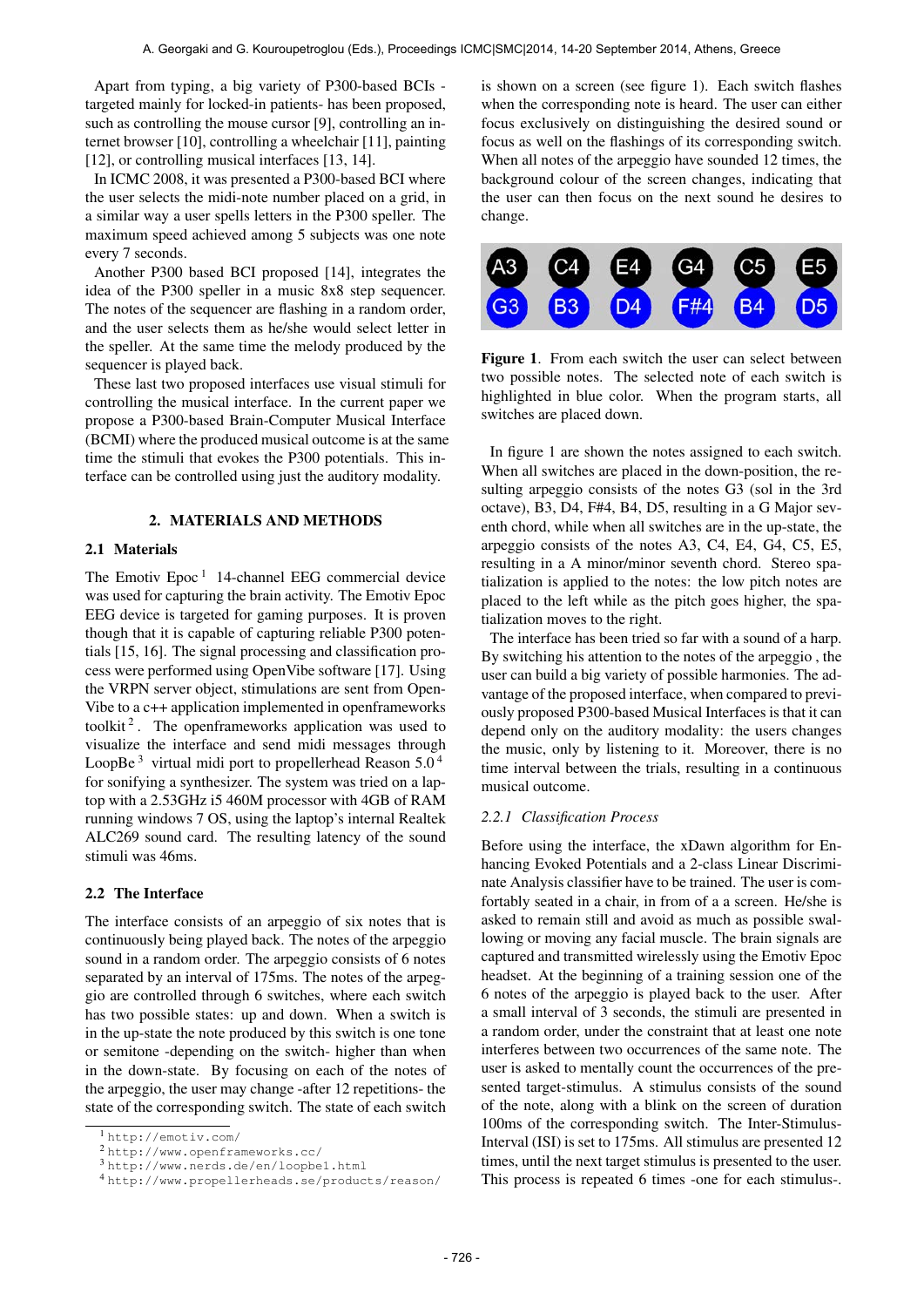As a result, the training data consist of 432 epochs, 72 of which are target epochs.

An epoch consists of the 14-channel recording of the time interval 250 to 750ms after the presentation of a stimulus. The signal is downsampled to 32Hz and band-pass filtered to 1-12Hz. Using the xDAWN [18] Spatial Filter Trainer in Openvibe, a 14 to 3 channels spatial filter is acquired. The 48 resulting values per epoch are then used to train a two-class Linear Discriminate Analysis Classifier (LDA) to distinguish target from non-target epochs (figure 2. Once the spatial filter and the LDA classifier parameters are acquired, the use might start using the interface.



Figure 2. Aqcuiring the Spatial Filter and LDA classifier.

During the on-line session, the features per epoch, are being produced as in the training session. Then, for each stimulus a voting classifier computes the sum of the hyperplane distances -given by the LDA classifiers-, and outputs as the attended stimulus the one with the lowest sum 3.

An evaluation of the accuracy of the described classification process is being reported in a previous publication [19].

## *2.2.2 Controlling the Interface*

In the initial state all switches are placed down. Once the arpeggio starts being reproduced, every 72 notes (12 occurrences of each one of the 6 stimuli), the background colour of the screen changes, indicating that the user might then attend the next note he/she wishes to change. After about 1 second the voting classifier outputs the detected target stimulus, changing the state of the corresponding switch. As a result a different harmony is being produced by the arpeggio. This process, allows a continuous playback of the musical outcome of the interface. The number of trials -that determines the duration of the performance- has to be determined at the beginning of the session.

#### 3. EVALUATION

The interface was evaluated with 4 subjects (3 male). After training the system -as described in paragraph 2.2.1 they were asked to move all switches up, starting from the leftmost one and moving to the one in the right. The average age of all subjects was 35 years. The only female subject performed the task in an exhibition setting, using



Figure 3. Classification in the on-line session by summing hyper-plane distances of the LDA classifiers of each stimulus.

loudspeakers for sound generation achieving 100% accuracy<sup>5</sup>. The 3 remaining subjects were asked to perform the same task in an office environment, using in-ear headphones. The accuracy was 6/6, 4/6 and 5/6. All subjects used both the visual and auditory modality of the interface to control the interface.

#### 4. DISCUSSION AND FUTURE WORK

We presented a first prototype of a P300-based BCMI. The novelty of the proposed interface lies in the fact that the user voluntarily interacts with the music while listening to it. The idea of incorporating the stimuli presentation of a re-active BCI with the produced musical outcome could create interesting attention-based musical compositions. In such interfaces the stimuli presentation should be part of the produced music. The limitation that a P300-based auditory BCMI introduces is that the stimuli should be presented in a random order. Even with this limitation though, interesting musical interfaces can be designed. Such interfaces could be useful for some cases of locked-in patients.

In the proposed BCI, the stimuli presentation of a trial starts before presenting the outcome of the preceding. Due to this fact, the Information Transfer Rate of the system increases when compared to a system where a time interval is introduced between the trials. The average ITR among

<sup>5</sup> Video of the performance at: <https://vidd.me/roV>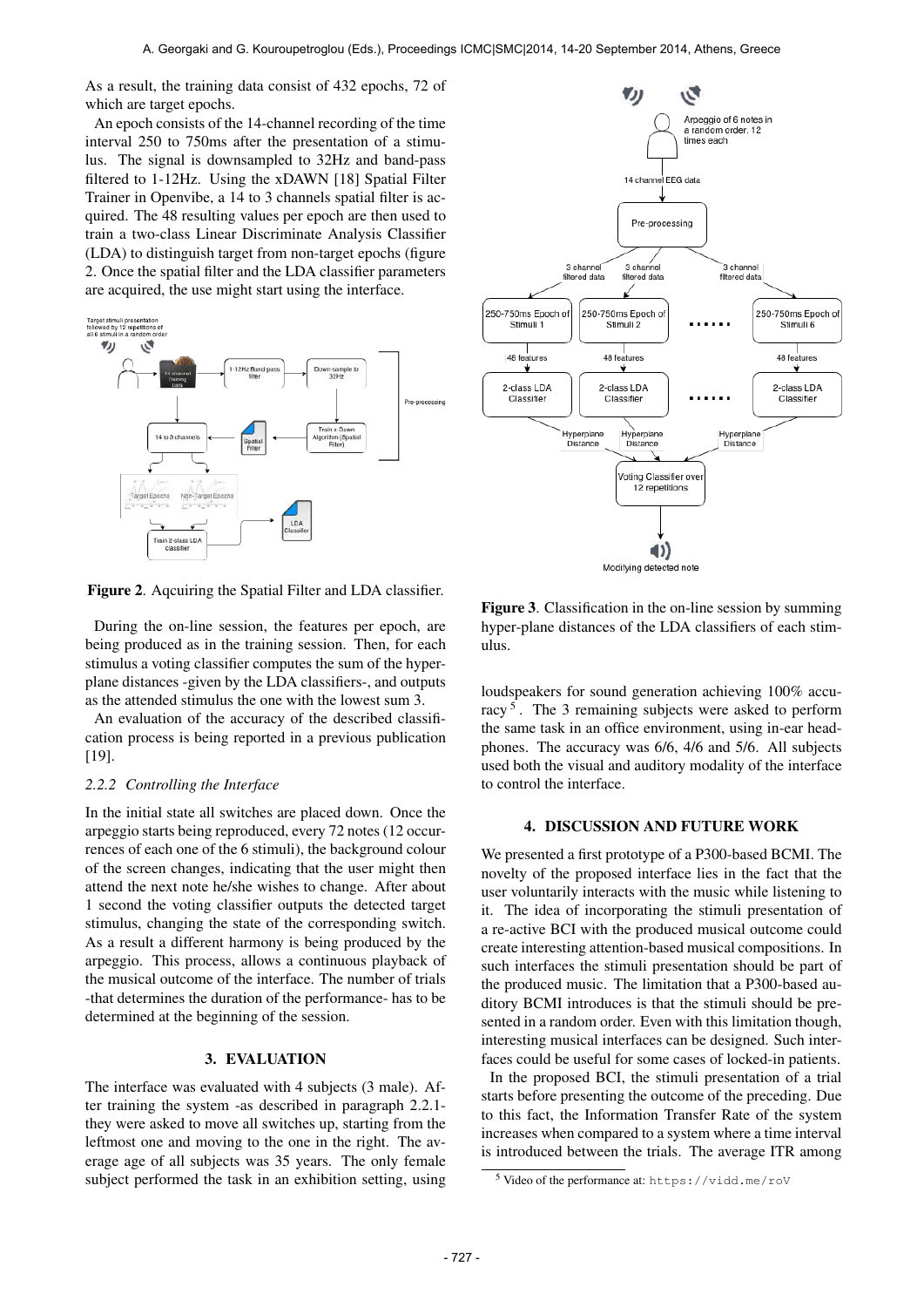all 4 subjects was 7.37 bits/min, while in the case of the 2 subjects that performed with 100% accuracy the achieved ITR was  $12.31$  bits/min<sup>6</sup>. If this idea is combined with a algorithm that detects and corrects the possible mistakes, the information transfer rate of a system could rise. For example, in the case of a speller, a misspelled letter could be automatically replaced by the correct one. In this case the user wouldn't have to cancel a wrong choice. As a result the continuous stimulus presentation could be used, increasing the spelling speed.

The performer of the proposed BCMI has control over the chords produced by an arpeggio. Similar interfaces could be designed, in which the system responds in different ways to the user's selective attention. For example when attending a note instead of changing just this note, the whole harmony could change. The system could propose 6 (if 6 is the number of stimuli) different chord on each step, depending on the previous chords. In such a system, the person using the BCMI could accompany another musician that would make a solo on the performed harmonies. In the future, the proposed system should be tested using only the auditory modality in the stimuli design.

## 5. REFERENCES

- [1] B. Blankertz, M. Tangermann, and K.-R. Müller, "Bci applications for the general population," *Brain-Computer Interfaces - Principles and Practice*, pp. 363–372, 2012.
- [2] A. Lucier, "Statement on: Music for solo performer," *Biofeedback and the Arts: Results of Early Experiments*, 1976.
- [3] D. Rosenboom, "The performing brain." *COMP. MU-SIC J.*, vol. 14, no. 1, pp. 48–66, 1990.
- [4] T. Hinterberger and G. Baier, "Poser: Parametric orchestral sonification of eeg in real-time for the selfregulation of brain states," *IEEE Trans. Multimedia*, vol. 12, p. 70, 2005.
- [5] S. Mealla, A. Väljamäe, M. Bosi, and S. Jordà, "Listening to your brain: Implicit interaction in collaborative music performances," in *The International Conference on New Interfaces for Musical Expression (NIME)*, 2011.
- [6] L. Farwell and E. Donchin, "Talking off the top of your head: toward a mental prosthesis utilizing event-related brain potentials," *Electroencephalography and Clinical Neurophysiology*, 1988.

$$
ITR = S \cdot \left[ log_2(N) + P \cdot log_2(P) + (1 - P) \cdot log_2\left(\frac{1 - P}{N - 1}\right) \right]
$$

- [7] M. Schreuder, T. Rost, and M. Tangermann, "Listen, you are writing! speeding up online spelling with a dynamic auditory bci," *Frontiers in neuroscience*, vol. 5, p. 112, 2011.
- [8] I. Käthner, C. A. Ruf, E. Pasqualotto, C. Braun, N. Birbaumer, and S. Halder, "A portable auditory p300 brain–computer interface with directional cues," *Clinical neurophysiology*, vol. 124, no. 2, pp. 327–338, 2013.
- [9] L. Citi, R. Poli, C. Cinel, and F. Sepulveda, "P300 based bci mouse with genetically-optimized analogue control," *Neural Systems and Rehabilitation Engineering, IEEE Transactions on*, vol. 16, no. 1, pp. 51–61, Feb 2008.
- [10] E. Mugler, C. Ruf, S. Halder, M. Bensch, and A. Kubler, "Design and implementation of a p300 based brain-computer interface for controlling an internet browser," *Neural Systems and Rehabilitation Engineering, IEEE Transactions on*, vol. 18, no. 6, pp. 599– 609, Dec 2010.
- [11] B. Rebsamen, C.-L. Teo, Q. Zeng, V. Ang, E. Burdet, C. Guan, H. Zhang, and C. Laugier, "Controlling a wheelchair indoors using thought," *Intelligent Systems, IEEE*, vol. 22, no. 2, pp. 18–24, March 2007.
- [12] B. van de Laar, I. Brugman, F. Nijboer, M. Poel, and A. Nijholt, "Brainbrush, a multimodal application for creative expressivity," in *ACHI 2013, The Sixth International Conference on Advances in Computer-Human Interactions*, 2013, pp. 62–67.
- [13] M. Grierson, "Composing with brainwaves: minimal trial p300b recognition as an indication of subjective preference for the control of a musical instrument," in *Proceedings of International Cryogenic Materials Conference (ICMC08)*, 2008.
- [14] Y. C. D. Chew and E. Caspary, "Museegk: Design of a bcmi," in *Proceedings of the 8th ACM conference on Creativity and cognition*. ACM, 2011, pp. 325–326.
- [15] M. Duvinage, T. Castermans, M. Petieau, T. Hoellinger, G. Cheron, and T. Dutoit, "Performance of the emotiv epoc headset for p300-based applications," *Biomedical engineering online*, vol. 12, no. 1, p. 56, 2013.
- [16] N. A. Badcock, P. Mousikou, Y. Mahajan, P. de Lissa, J. Thie, and G. McArthur, "Validation of the emotiv epoc <sup>R</sup> eeg gaming system for measuring research quality auditory erps," *PeerJ*, vol. 1, p. e38, 2013.
- [17] Y. Renard, F. Lotte, G. Gibert, M. Congedo, E. Maby, V. Delannoy, O. Bertrand, and A. Lécuyer, "Openvibe: an open-source software platform to design, test, and use brain-computer interfaces in real and virtual environments," *Presence: teleoperators and virtual environments*, vol. 19, no. 1, pp. 35–53, 2010.

 $6$  The ITR value (bits/min) is computed using the formula:

Where, S represents the number of selections per minute, N represents the number of possible targets and P represents the probability that they are correctly classified